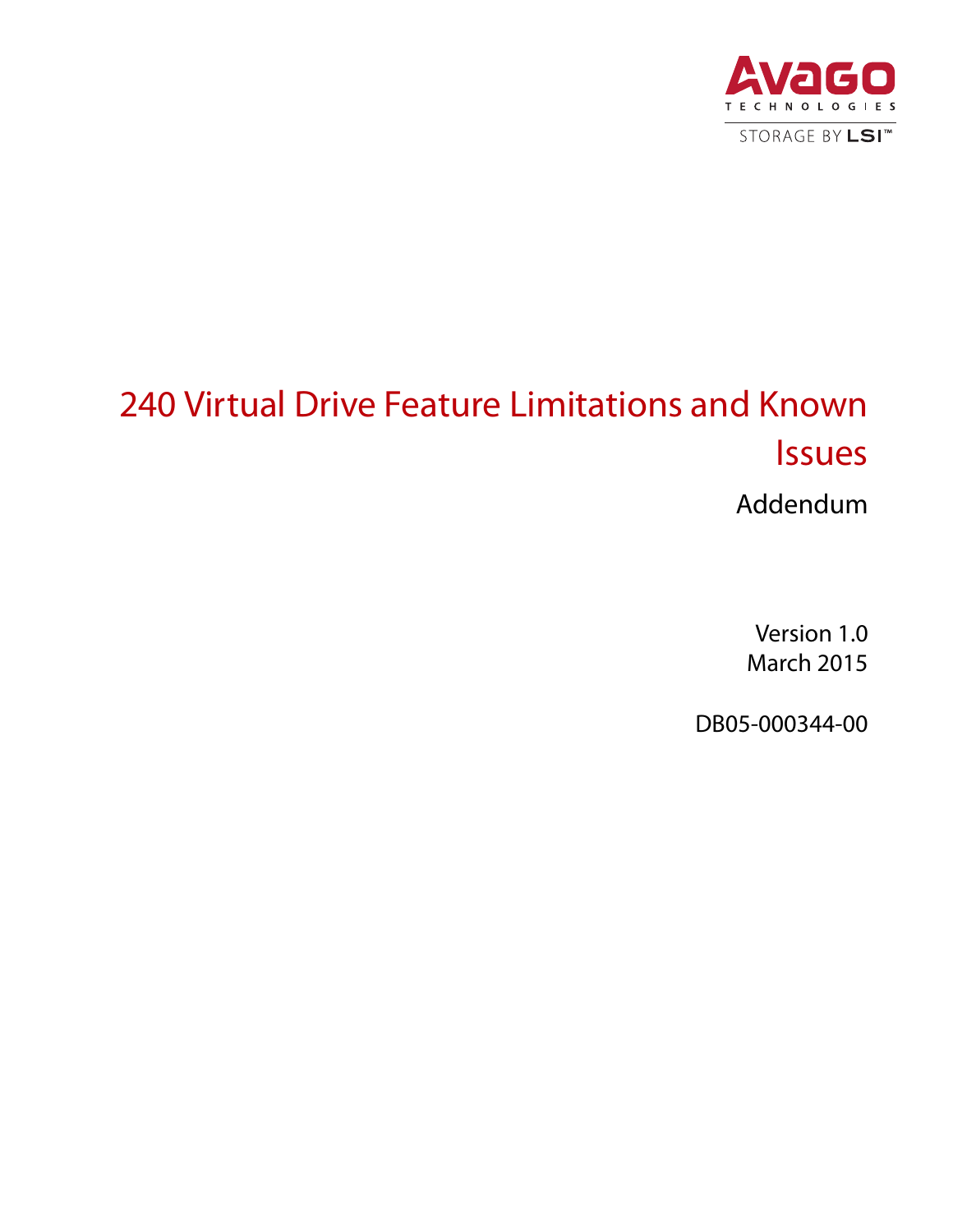For a comprehensive list of changes to this document, see the [Revision History.](#page-6-0)

| Corporate Headquarters | Email                           | Website     |
|------------------------|---------------------------------|-------------|
| San Jose, CA           | globalsupport.pdl@avagotech.com | www.lsi.com |

Avago, Avago Technologies, the A logo, LSI, Storage by LSI, CacheCade, iMegaRAID, MegaRAID, and MegaRAID Storage Manager are trademarks of Avago Technologies in the United States and other countries. All other brand and product names may be trademarks of their respective companies.

Data subject to change. Copyright © 2015 Avago Technologies. All Rights Reserved.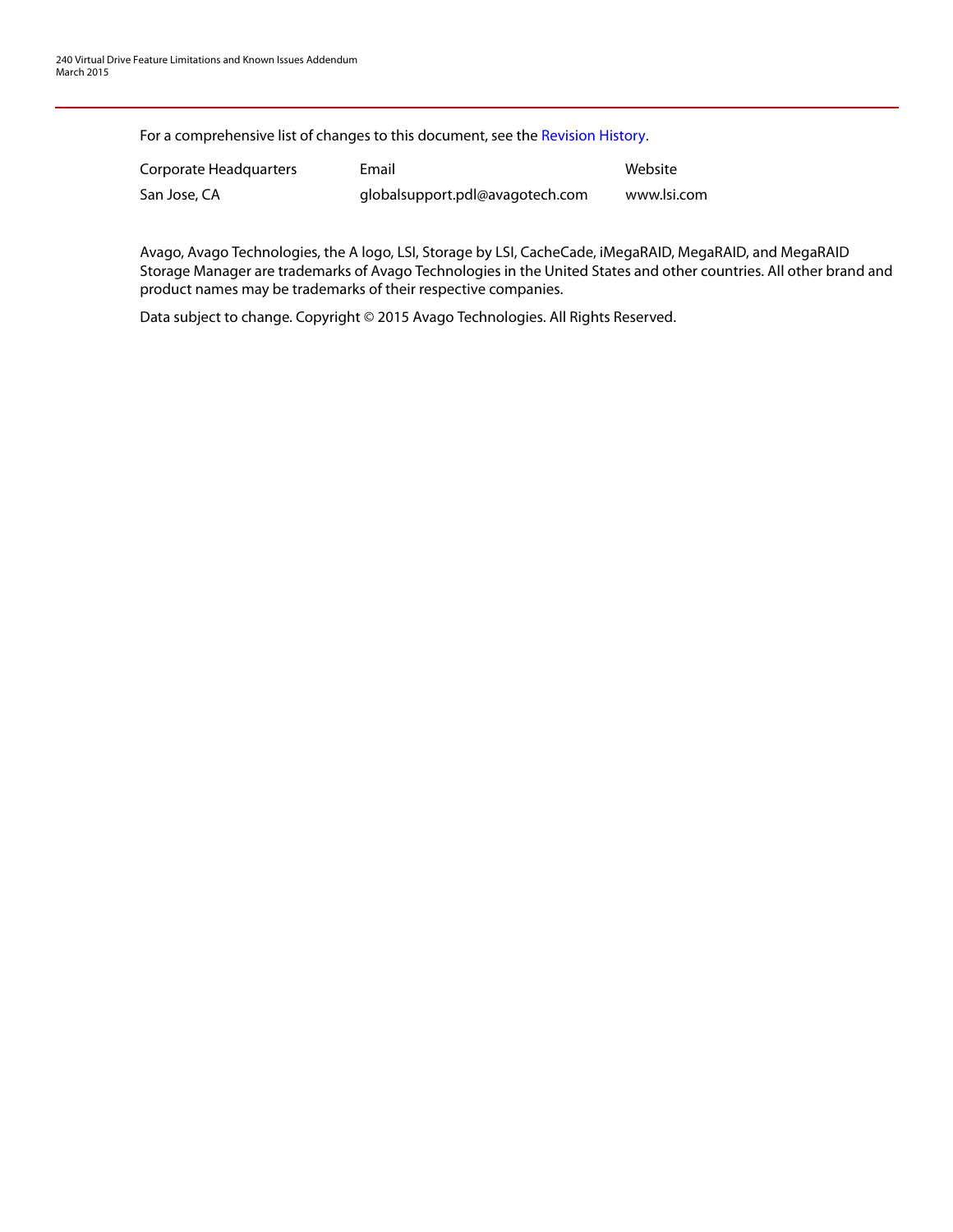# **240 Virtual Drive Feature Limitations and Known Issues Addendum**

This document provides information about limitations and known issues for the 240 virtual drives (VDs) feature in the MegaRAID® 6Gb/s SAS RAID controller and the MegaRAID 12Gb/s SAS RAID controller.

# **1 Host Software Utility Support**

The following table describes the Host Software Utility support matrix for the MegaRAID 6Gb/s SAS RAID controllers and MegaRAID 12Gb/s SAS RAID controllers.

### **Table 1 Host Software Utilities Support Matrix**

| <b>MegaRAID 6 Gb/s SAS RAID Utilities</b>          | 0-63 VD Target ID's<br><b>Support</b> | 240 VD Target ID's Support                                                                                                                  |
|----------------------------------------------------|---------------------------------------|---------------------------------------------------------------------------------------------------------------------------------------------|
| StorCLI                                            | Yes                                   | Yes                                                                                                                                         |
| MegaRAID Storage Manager <sup>™</sup>              | Yes                                   | <b>No</b>                                                                                                                                   |
| <b>SNMP</b>                                        | Yes                                   | <b>No</b>                                                                                                                                   |
| Providers                                          | Yes                                   | <b>No</b>                                                                                                                                   |
| Human Interface Infrastructure (HII)               | Yes                                   | Yes                                                                                                                                         |
| <b>Preboot Utilities:</b>                          | Yes                                   | Yes                                                                                                                                         |
| MegaRAID 6Gb/s SAS RAID Controller: WebBIOS        |                                       |                                                                                                                                             |
| <b>MegaRAID 12Gb/s SAS RAID Controller: Ctrl-R</b> |                                       |                                                                                                                                             |
| StoreLib/StoreLib Test                             | Yes                                   | Yes                                                                                                                                         |
| StoreLib/StoreLib Test (OOB)                       | Yes                                   | Yes                                                                                                                                         |
| Legacy BIOS                                        | Yes                                   | Yes                                                                                                                                         |
|                                                    |                                       | <b>NOTE</b> The Option ROM builds INT 13H for the<br>boot VD, which is followed by INT 13H for the first<br>63 VDs reported in the VD list. |

# **2 Operating System Driver Support**

The following table describes the operating system (OS) driver support matrix for the MegaRAID 6Gb/s SAS RAID controller and the MegaRAID 12Gb/s SAS RAID controller.

### **Table 2 OS Driver Support Matrix**

| <b>OS Driver</b>                    | Less than or Equal to 64<br><b>VD Support</b> | 240 VD Support |
|-------------------------------------|-----------------------------------------------|----------------|
| Windows <sup>®</sup>                | Yes                                           | Yes            |
| Linux®                              | Yes                                           | Yes            |
| VMware <sup>®</sup> (Native/Legacy) | Yes                                           | Yes            |
| Solaris <sup>®</sup>                | Yes                                           | Yes            |
| FreeBSD®                            | Yes                                           | Yes            |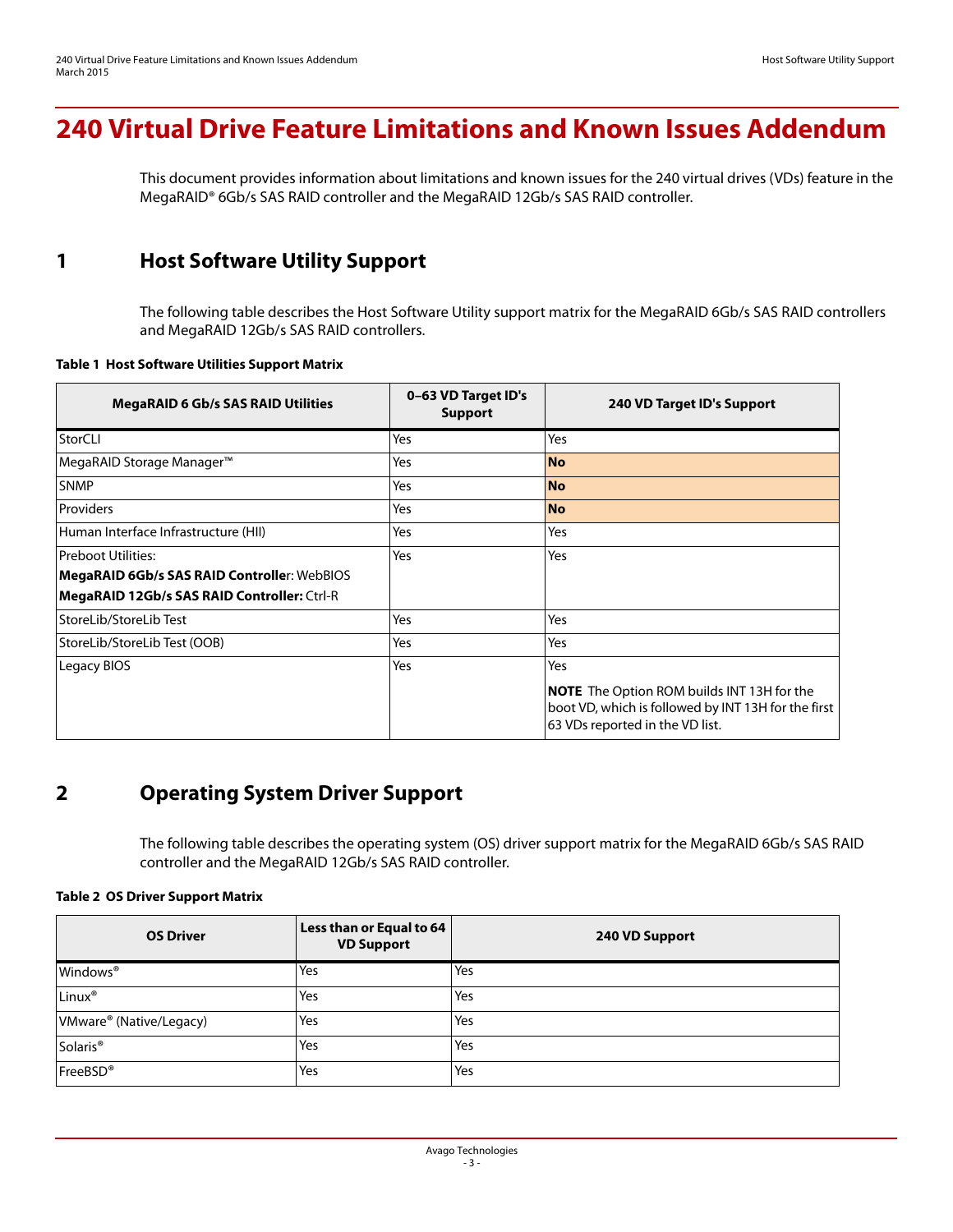# **3 Firmware Known Limitations**

The following tables describe the firmware limitations for the MegaRAID 6Gb/s SAS RAID controller and the MegaRAID 12Gb/s SAS RAID controller.

**Table 3 Firmware Limitations – MegaRAID 6Gb/s SAS RAID Controller**

| <b>Firmware Feature</b>                         | <b>Limitation</b>                                                                                                                                 | <b>Support</b>                                                                                                                           |
|-------------------------------------------------|---------------------------------------------------------------------------------------------------------------------------------------------------|------------------------------------------------------------------------------------------------------------------------------------------|
| Downgrade                                       | 240 VDs to 64 VDs                                                                                                                                 | There are known limitations. For more information, see:                                                                                  |
|                                                 |                                                                                                                                                   | Downgrading the Firmware from 240 VD Support to 64 VD<br>$\blacksquare$<br><b>Support</b>                                                |
|                                                 |                                                                                                                                                   | Downgrading the Firmware from 240 VD Support to 64 VD<br>$\blacksquare$<br>Support When the OS is on the VD                              |
| Downgrade for iMegaRAID <sup>™</sup>            | 240 VDs to 64 VDs                                                                                                                                 | There are known limitations. See Downgrading the iMegaRAID<br>Firmware from 240 VD Support to 64 VD Support When the OS is<br>on the VD. |
| CacheCade <sup>®</sup>                          | None                                                                                                                                              | <b>No</b>                                                                                                                                |
| PNP IDs                                         | Supported for some customers<br>only.                                                                                                             | Supported for some customers only.                                                                                                       |
| <b>JBOD</b>                                     | None                                                                                                                                              | <b>No</b>                                                                                                                                |
| Snapshot                                        | None                                                                                                                                              | <b>No</b>                                                                                                                                |
| Auto Enhance Import of Foreign<br>Configuration | None                                                                                                                                              | <b>No</b>                                                                                                                                |
| <b>RAID Configuration</b>                       | When the firmware is running in<br>the 240 VD mode, a single<br>physical drive, unsliced, and full<br>size RAID 0 configurations is<br>supported. | Yes                                                                                                                                      |
| Reconstruction                                  | None                                                                                                                                              | <b>No</b>                                                                                                                                |
| Rebuild                                         | None                                                                                                                                              | <b>No</b>                                                                                                                                |
| Consistency Check                               | None                                                                                                                                              | <b>No</b>                                                                                                                                |
| Background Initialization (BGI)                 | None                                                                                                                                              | <b>No</b>                                                                                                                                |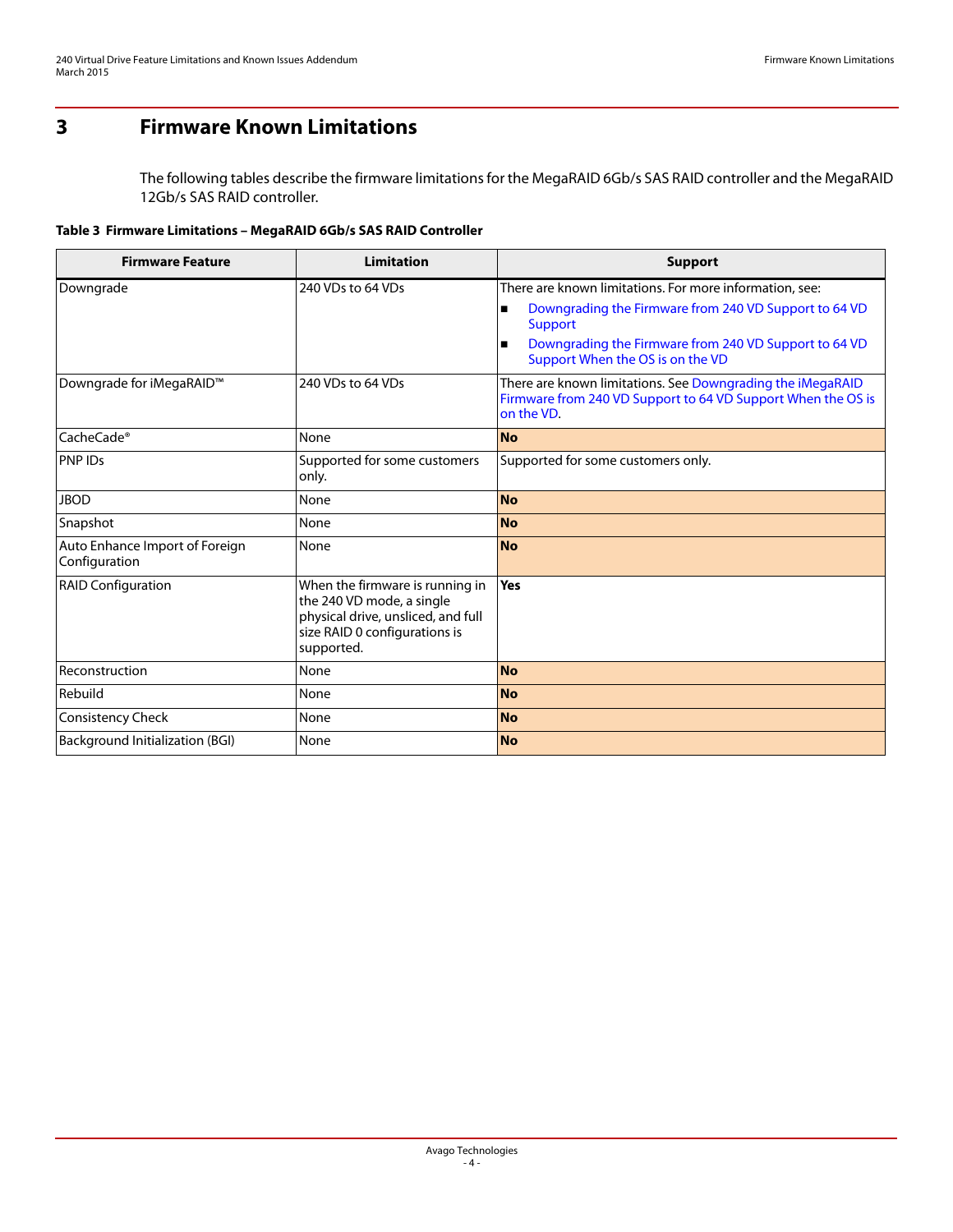### **Table 4 Firmware Limitations – MegaRAID 12Gb/s SAS RAID Controller**

| <b>Firmware Feature</b>              | Limitation                                                                                                                      | <b>Support</b>                                                                                                                                                                                                                                                      |
|--------------------------------------|---------------------------------------------------------------------------------------------------------------------------------|---------------------------------------------------------------------------------------------------------------------------------------------------------------------------------------------------------------------------------------------------------------------|
| Downgrade                            | 240 VDs to 64 VDs                                                                                                               | There are known limitations. For more information, see:<br>Downgrading the Firmware from 240 VD Support to 64 VD<br>$\blacksquare$<br><b>Support</b><br>Downgrading the Firmware from 240 VD Support to 64 VD<br>$\blacksquare$<br>Support When the OS is on the VD |
| Downgrade for iMegaRAID <sup>™</sup> | 240 VDs to 64 VDs                                                                                                               | There are known limitations. See Downgrading the iMegaRAID<br>Firmware from 240 VD Support to 64 VD Support When the OS is<br>on the VD.                                                                                                                            |
| CacheCade                            | None                                                                                                                            | <b>No</b>                                                                                                                                                                                                                                                           |
| <b>PNPIDs</b>                        | Supported for some customers<br>only.                                                                                           | Supported for some customers only.                                                                                                                                                                                                                                  |
| <b>JBOD</b>                          | When the Autoconfig bit is<br>enabled, the JBOD takes<br>precedence if the JBOD bit is<br>enabled.                              | Yes                                                                                                                                                                                                                                                                 |
|                                      | <b>NOTE</b> It is recommended to have<br>either the Autoconfig or the JBOD<br>feature enabled and not both at<br>the same time. |                                                                                                                                                                                                                                                                     |

### <span id="page-4-0"></span>**3.1 Downgrading the Firmware from 240 VD Support to 64 VD Support**

**NOTE** Configurations that are created with more than 64 VDs cannot be imported when the firmware is downgraded to 64 VD support because of the disk data format (DDF) incompatibility. In addition, the NVRAM layout is incompatible between the firmware versions that support 64 VDs and 240 VDs.

Perform the following steps to downgrade the firmware:

1. Delete VDs until no more than 64 VDs are configured.

**NOTE** If you want to import the VDs to another system that supports more than 64 VDs, the physical drives (PDs) must be removed before you delete the VDs.

- 2. Remove all of the physical drives and the SAS cables that are connected to the controller board.
- 3. Clear all of the existing configurations.
- 4. Downgrade the firmware.
- 5. Restart the system.
- 6. Reset the default factory settings.
- 7. Reconnect all of the physical drives and the SAS cables to the controller board.
- 8. Import the configurations.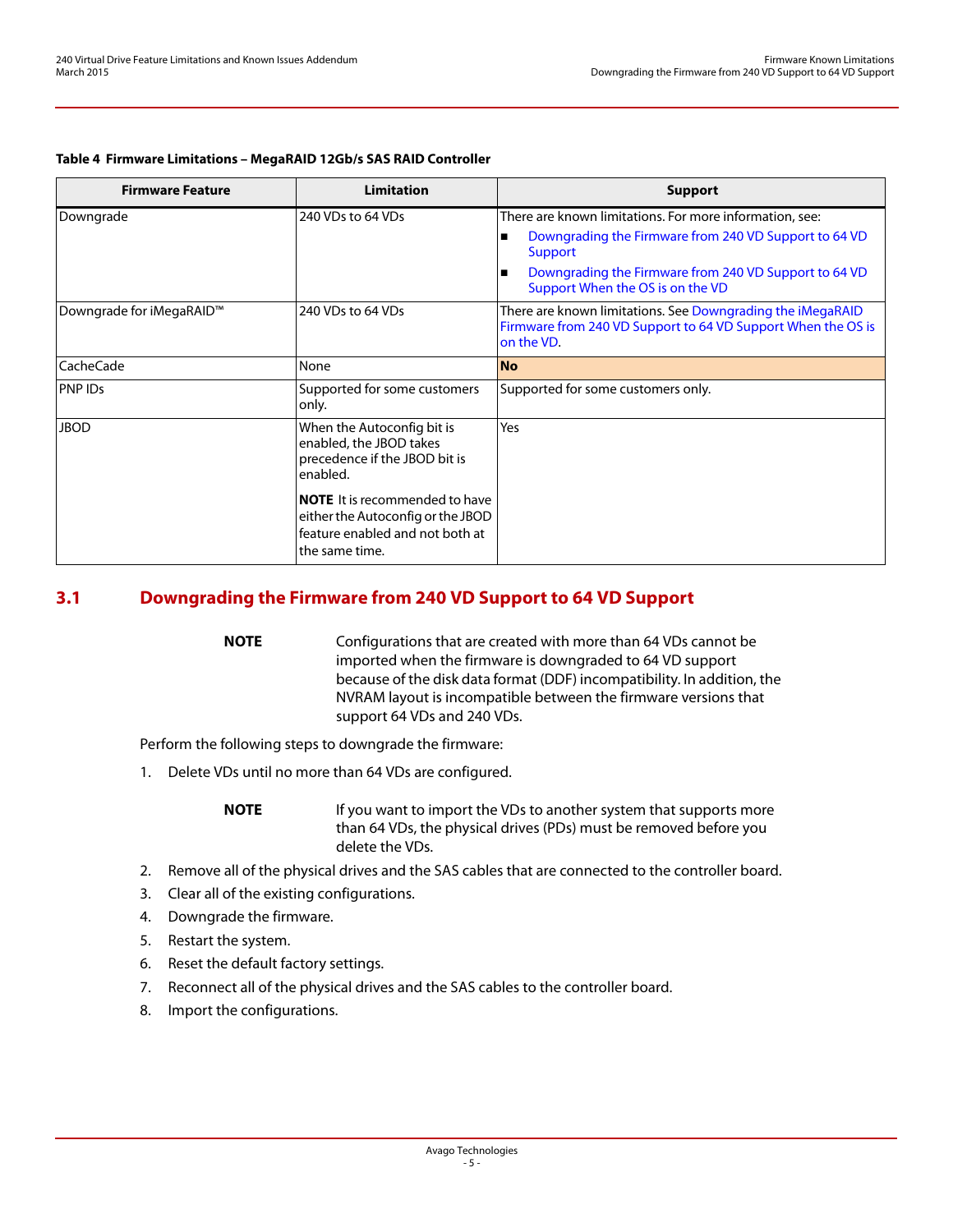### <span id="page-5-0"></span>**3.2 Downgrading the Firmware from 240 VD Support to 64 VD Support When the OS is on the VD**

Perform the following steps to downgrade the firmware:

1. Delete VDs until no more than 64 VDs are configured.

**NOTE** If you want to import the VDs to another system that supports more than 64 VDs, the physical drives (PDs) must be removed before you delete the VDs.

- 1. Stop all of the I/Os and shut down the system.
- 2. Remove all of the physical drives and the SAS cables that are connected to the controller board.
- 3. Start the relevant Preboot utility and clear all of the existing configurations.
- 4. Downgrade the firmware using the DOS® CLI.
- 5. Restart the system.
- 6. Reset the default factory settings using the DOS CLI.
- 7. Reconnect all of the physical drives and the SAS cables to the controller board.
- 8. Restart the system.
- 9. Import the configurations in the relevant Preboot utility. If the auto import feature is enabled, the configurations are automatically imported.

## <span id="page-5-1"></span>**3.3 Downgrading the iMegaRAID Firmware from 240 VD Support to 64 VD Support When the OS is on the VD**

Perform the following steps to downgrade the firmware:

- 1. Stop all of the I/Os and shut down the system.
- 2. Remove all of the physical drives and the SAS cables that are connected to the controller board.
- 3. Start the relevant Preboot utility and clear all of the existing configurations.
- 4. Downgrade the firmware using the DOS CLI.
- 5. Restart the system.
- 6. Reset the default factory settings using the DOS CLI.
- 7. Reconnect all of the physical drives and the SAS cables to the controller board.
- 8. Restart the system.
- 9. Import the configurations in the relevant Preboot utility. If the auto import feature is enabled, the configurations are automatically imported.

# **4 Drivers' Known Limitations**

No limitations.

**NOTE** For the 240 VD feature to work, both the driver and the firmware must support the 240 VD feature. Otherwise, the driver exposes only the first 64 VDs.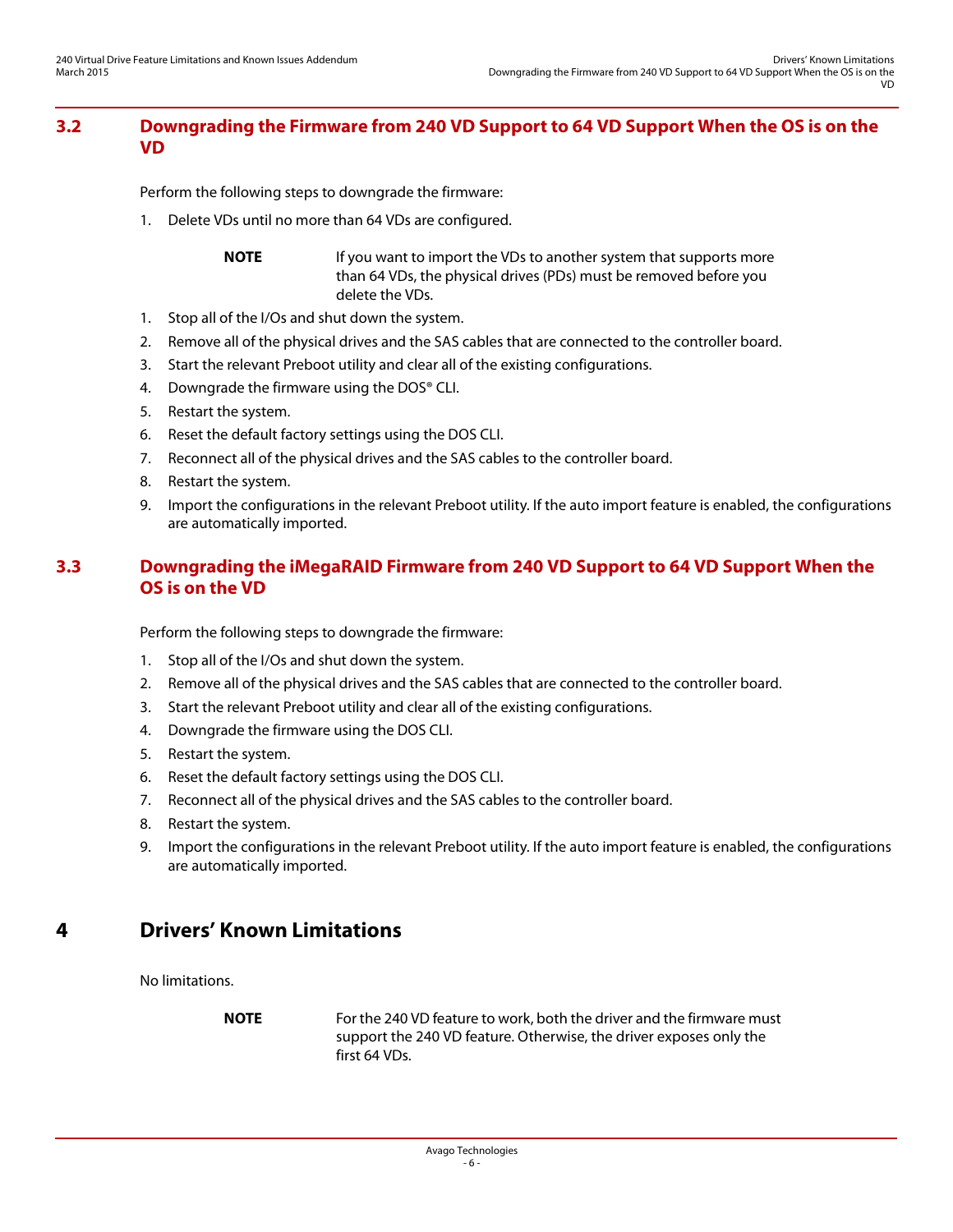# **5 BIOS Known Limitations**

The Legacy Option ROM displays only the first 64 VDs during the power-on self-test (POST). The following example describes the POST behavior when there are 90 VDs in the configuration.

### **Example**:

- The Option ROM displays the first 64 VDs in the POST.
- 90 VDs are found on the host adapter.
- <span id="page-6-0"></span>■ 64 VDs are handled by the BIOS.

# **6 Revision History**

### **6.1 Version 1.0, March 2015**

Initial document release.